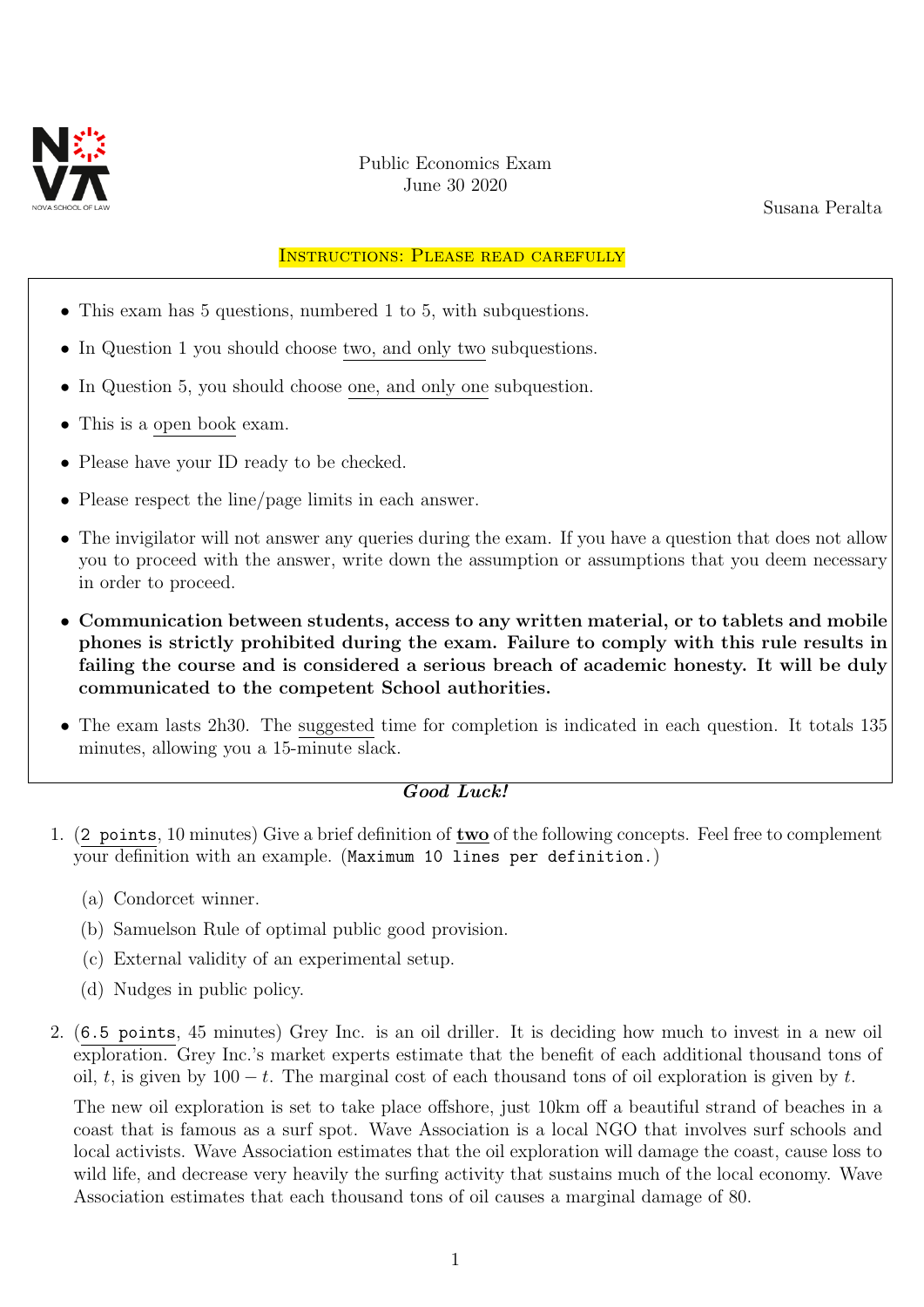

Public Economics Exam June 30 2020

Susana Peralta

- (a) How many thousand tons of oil will Grey Inc. decide to explore on its own?
- (b) What is the social optimum quantity of oil exploration?
- (c) Represent graphically both the social and Grey Inc.'s private optimum.
- (d) Explain, using the concepts of private marginal benefit and private marginal cost, why  $t = 80$  is not optimal for Grey Inc. You may refer to the plot on question ??.
- (e) The government is considering taxing Grey Inc. for each thousand tons of oil explored. Can you advise the government on a value for this tax?
- 3. (4 points, 20 minutes) The citizens of a city are deciding about how much containment measures to implement because of the covid-19 pandemic. There are three equal-size groups of people: (1) Type A people want as much containment as possible; (2) Type B people prefer a lot of containment to none, but they prefer none to a moderate stringent lockdown; (3) Type C people prefer medium levels to no containment, which they in turn prefer by a modest amount to high levels.
	- (a) Show that these preferences are not single peaked.
	- (b) Show that high containment measures is a Condorcet winner.
	- (c) Suggest a possible change in the preference profile of these three groups that makes the preferences single-peaked.
- 4. (5 points, 40 minutes) The UK government is implementing a large number of coronavirus covid-19 antibody tests for National Health Service (NHS) workers. Antibody tests check whether you have or ever had coronavirus. The World Health Organisation (WHO) says there is no evidence that people who have had coronavirus definitely become immune to it. It is important to consider how to communicate the antibody test results in a way which best conveys our current state of knowledge – that having had coronavirus likely does reduce people's risk of catching or spreading it in future, but may not eliminate the risk completely.

The Behaviroural Insights Team ran an online experiment on 6 149 UK adults, to investigate how the framing of a positive antibody test result affects the perceived risk and behaviour. The experiment was set up has follows. Each individual was randomly assigned to a different way of describing the result, with eight possible phrasings, combining the description of the test type (Immunity vs Antibody), the test result (Passport vs Certificate vs Result), or a more descriptive framing. The table below gives the number of individuals assigned to each description.

| <b>Framing</b>                                                                    | N   |
|-----------------------------------------------------------------------------------|-----|
| "an immunity passport"                                                            | 768 |
| "an immunity certificate"                                                         | 784 |
| "an antibody passport"                                                            | 763 |
| "an antibody certificate"                                                         | 773 |
| "a result showing immunity"                                                       | 779 |
| "a result showing antibodies"                                                     | 754 |
| "a result showing a high level of antibodies"                                     | 751 |
| "a result showing they were low risk for<br>catching coronavirus again in future" | 777 |